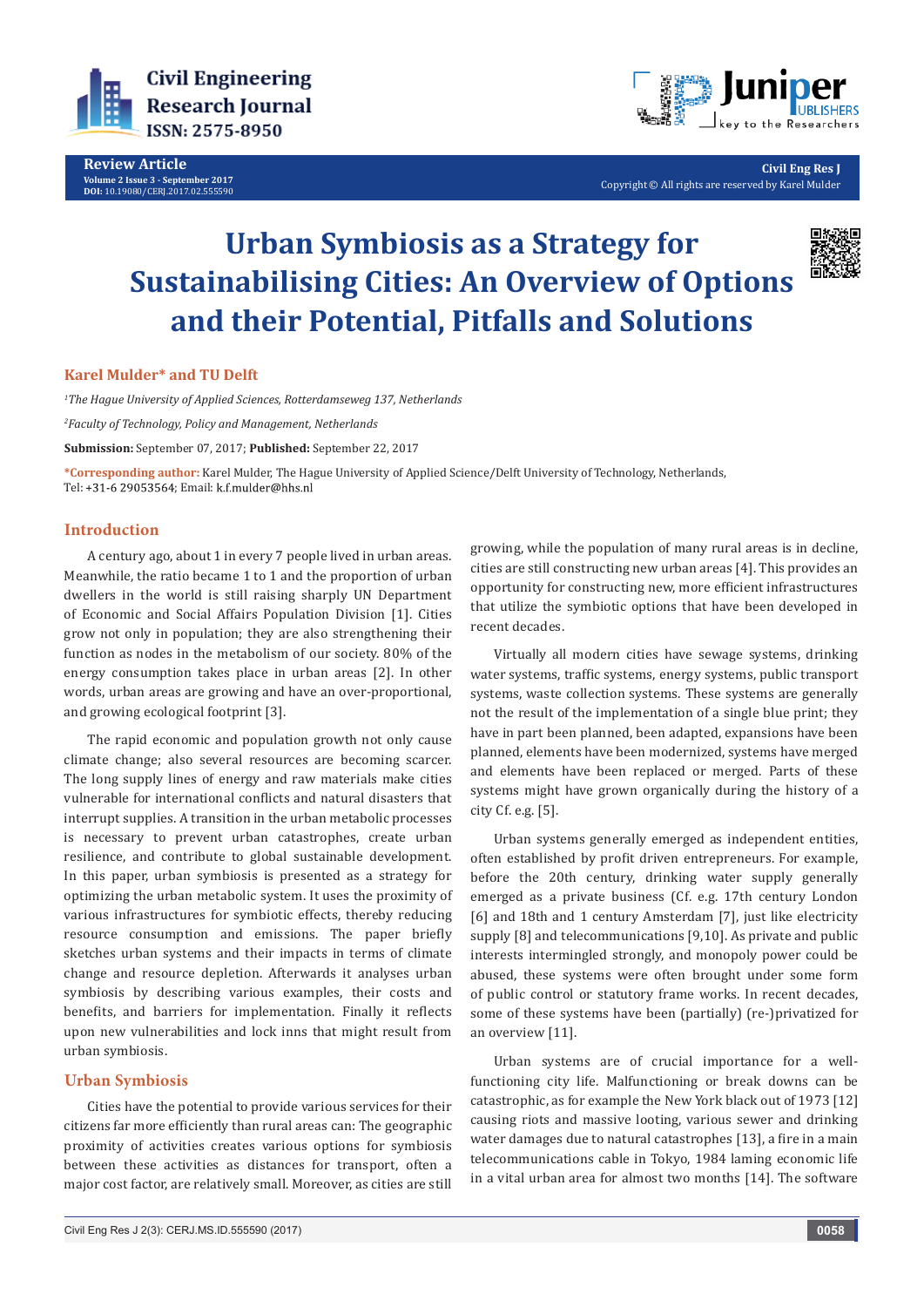defect that caused a 9 hour national phone outage in the USA in 1990 [15] is in fact not a failure of an urban infrastructure, just like the succumbing of the New Orleans levees during hurricane Katrina (devastating 300.000 homes and the urban infrastructures of New Orleans that prevented the population from returning) [16]. The severe impacts of interruptions of service of infra systems make these services vulnerable for social conflicts: strikes in public transport [17], or garbage collection [18] can be effective means to fight labor disputes.

Most urban systems are quite robust, and often they function unaltered for decades. An extreme example might be the street plan of some cities that can be traced back thousands of years. Systems can survive unaltered, but are often quite vulnerable for damage if errors occur. The city archive of Cologne collapsed on March 3rd 2009, probably due to the construction of a new underground line [19]. The novelty of the construction method of that underground line was specifically blamed. This created question marks and additional requirements regarding the construction method for Amsterdam's new underground line, which had already been contracted [20]. This pattern is rather common in infra systems development: novelty appears to create risks for the responsible decision makers: accidents/ malfunctioning might be blamed to them. Applying established methods might not cause less risk for the public, but it causes less political risks for decision makers; blame avoidance, a wellknown political phenomenon [21]. Blame avoidance implies avoiding innovation in urban infrastructure.

# **Urban Ambitions: Climate Neutrality and a Circular Economies**

Cities increasingly take responsibility for the grand challenges that humanity faces. Many cities have adopted policy declarations aiming at climate neutrality [22,23]. Especially in China, many cities are aiming at a circular economy, i.e. much more efficient metabolic systems [24]. Often national statutory action is surpassed by city initiatives.

It is a complex procedure to establish the emissions of cities. In fact, cities and their surrounding rural areas coexist by a division of tasks that cannot simply be assigned to rural area or city. This has resulted in a complex framework for calculating greenhouse gas emissions [25]. Urban symbiosis is an innovation strategy that aims at the scope 1 emissions of a city and the efficiency of urban infra systems.

### **Urban Symbiosis as Innovation Strategy**

In the 1980s, a gradual change took place in analyzing innovation: The thus far prevalent 'techno-science' analysis of technological change, explaining technological change as being the result of the unavoidable progress of science, gradually disappeared. Instead, 'socio technical analyses of technological change emphasized that the construction of technology was not merely a linear product of scientific change. Instead, technological change was analyzed as a militia-faceted process, in which

knowledge, social actors and physical elements could play a role. Various theories differed especially regarding the importance of social processes versus new knowledge and technical processes. However, the basic analysis for all these approaches was aimed at explaining the (un-) successful introduction of new ideas and new artifacts.

Urban symbiosis can be successfully analyzed using actor network theory [26,27]. However, the voluntaristic character of actor network theory points to a major problem in urban symbiosis types of innovation: As the infra systems involved are characterized by a culture of autonomy, there is hardly any space for the so called 'translator spokesman' to start building an actor network that comprises two or more infra systems. Moreover, initiatives emerging from one of the infra systems can easily be rejected by the other(s) as being motivated by self-interest.

For the success of urban symbiosis, it is not so much important to explain how a translator-spokesman translates actors in an actor network and how he keeps them aligned; it is far more important to understand how alliances across organizational divides, alliances that serve different actor worlds, could be formed. It therefore does not only take alignment of actor interests, but also alignment of institutional interests. For example, institutions might be involved in competitive processes that prohibit cooperation. Third party involvement might be a way to bridge those conflicts. [28].

In the remaining part of this paper, I will sketch a number of urban symbiosis innovations, and will briefly analyze watt these options require in terms of technological and institutional change. These will be grouped as:

- a. Heat options
- b. Biogas generation options
- c. And non-energy related symbiosis options

## **Options for heat recovery**

Most of our urban systems generate, or contain heat as a by- or waste-product. This heat might be recovered for heating purposes, or to generate other forms of energy. In order to use waste heat it is often necessary to have a district heating system and/or use heat pumps that are able to upgrade the heat.

Heat pumps are devices that transport heat opposed to their natural direction of flow. Their coefficient of performance (COP), being the ratio of heat energy transported and the electric energy used by the pump is in general between 3and 4, which implies that heat pumps are 3 to 4 times as efficient as electric heaters.

## **Industrial Waste heat**

Industrial waste heat might be a huge heat source of high quality and therefore ideal for feeding a district heating system. In general, industry will not treat the heat that conventional district heating systems require (about 90oC) as waste heat.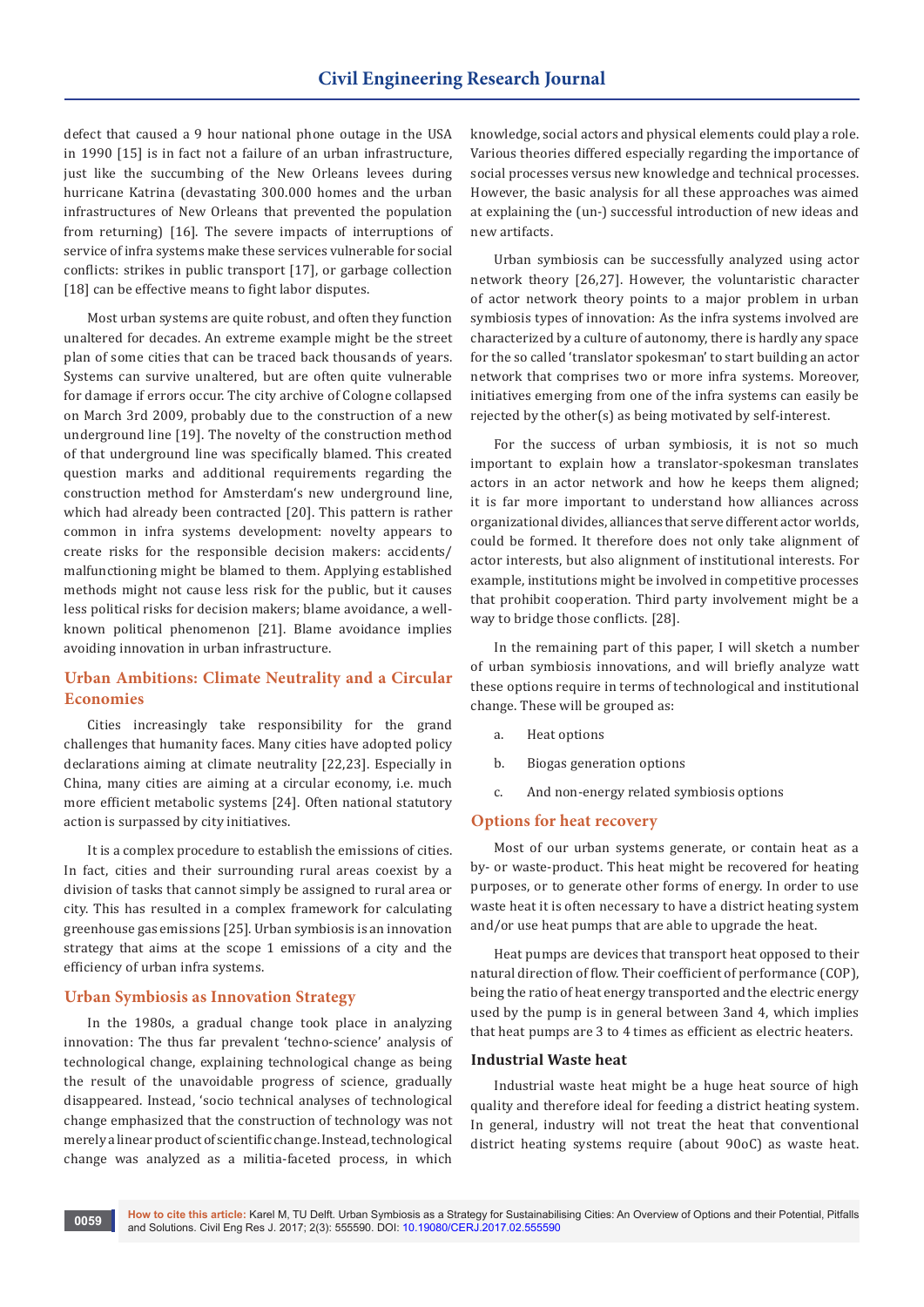Often, industrial waste heat is 60-80oC. The solution for district heating might be twofold:

a. Upgrading the heat by using a heat pump, which will require additional energy

b. A district heating system with a lower working temperature, which will require quite substantial investments in the system, but will lead to a higher efficiency.

There are advantages and disadvantages for both parties involved:

A. Advantages

I. A source of cheap heat for the city, a source of additional income for industry.

II. Energy efficiency leading to less overall energy consumption and less CO2 emissions.

III. Less thermal emissions, meaning less disturbance of marine ecosystems.

B. Disadvantages

i. District heating needs heat all the time: no maintenance gaps.

ii. Interdependence: what if future conditions change, heating changes, waste heat availability changes?

iii. Costs might be high if the waste heat is not at close distance.

iv. What if industry becomes more efficient and produces less waste heat?

Especially these dynamic factors ('what if') curb the freedom of the organizations involved. In fact the symbiosis will diminish the freedom of operation of each participating organization which often turns out to be a main barrier. Heat from sewage Figure 1.





## **Heat from sewage**

Much of the heat we use can be re-used. In a shower for example, heat is only used for about 3 seconds before disposal. The outflow of shower water can be used to pre-heat the water entering the heater. In this way, showers take far less energy [29].

However, also after water has been disposed in the sewers, its heat can be used. Water entering the sewer from a household is on average about 20 oC. Thereby the sewer could be a source of low quality heat that might be used for heating using heat pumps. However, sewer systems that also drain storm water might be colder during high rainfall and melting snow.

The disadvantage of using the heat from the sewage might be that the water temperature will be lower when arriving at the waste water treatment plant. As sewer pipes are dug in rather deep, their temperature will always be around 11 oC (the constant temperature of the soil deeper than 1 meter for NW Europe) and so the sewage temperature will always tend to move towards 11 oC. A lower sewage temperature might mean that more heat is required for the sewage treatment process.

Using the heat of the effluent of the wastewater treatment plant does not create such a disadvantage [30]. It might even lower thermal pollution if the effluent is discharged in open waters. Using the heat of effluent is attractive if there is a large heat consumer nearby (e.g. a swimming pool or a main line of the district heating system). For example, in Raalte, the Netherlands, the effluent of the waste water treatment plant supplies half of heat required for heating the local swimming pool which saves 57000m3 of natural gas annually. Security of heat supply might be an issue here: cities might have more than one waste water treatment plant, which they might use to switch of a complete plant for maintenance.

### **Heat from drinking water production**

Drinking water wells pump up water at a constant temperature of about 11 oC. Although the temperature is often lower than the sewage water (except in periods of lots of winter storm- and melting water), this might serve as a more constant source of heat for heat pumps, provided that there are nearby consumers. For drinking water production, it is attractive to lower the temperature of the water as lower water temperatures lower the risk of bio films forming in the drinking water pipes. In Culemborg, the Netherlands, the local water well of the Vitens water company provides heat for a district heating system for 200 dwellings [31].

#### **Heat from large electricity transformers**

High Voltage Electricity generally enters the city at a transformer station, where it is transformed into lower voltages. This might create significant losses, i.e. heat is formed that has to be disposed of. The normal solution is to cool the transformer by cooling fins. However, especially if there is a nearby district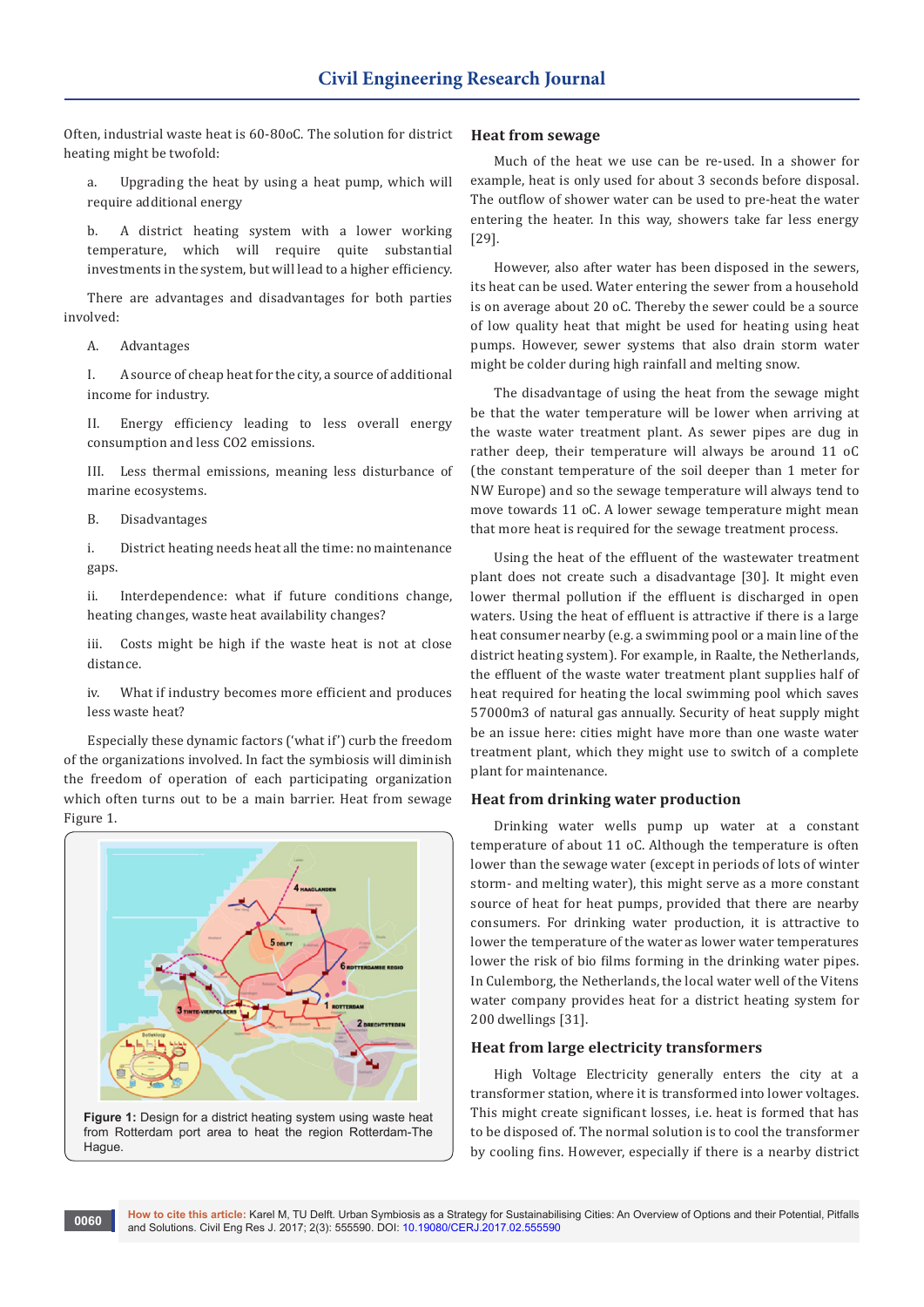heating network or other heat consumer, the heat could be used as an additional heat source [32].

## **Heat from roads**

Roads are rather good 'black' surfaces, i.e. they reflect little light. In summertime, they can become about 15oC warmer than the ambient temperatures. Road surfaces can be used as heat collectors that can produce hot water. As this hot water is only available during warm periods, it cannot be used directly for heating purposes. However, under the right conditions, it might be stored underground in specific layers of sand for example, to be used during winter time. The capillaries that collect the heat from the road prevent that the road is damaged by the high temperatures. The same capillaries might also be used to warm the road during winter time, preventing frost damage to the road and contributing to traffic safety [33]. The heat that roads produce in Western Europe is far more than what is required for de-icing in winter. Domestic heating could use the heat but only if distances are short. In general there are no residential areas near motorways and therefore heat from road is more appropriate for urban roads [34].

#### **Heat and Cold from open water**

Many cities have a water infrastructure: canals, rivers and sea shore. This water might both be used for heat and cold supply. Especially deep water might be used for this aim. Heat pumps might use the heat from open water to obtain heat for district heating in winter and/or to get rid of heat in summer.

In Scheveningen, a part of The Hague, a 2 step system has been created: water is pumped through a district heating/ cooling system. The water is heated (and cooled in summer) by sea water. In winter, an additional heat pump heats the water to 11 oC. By using this distribution temperature, the pipes do not need insulation. The inhabitants have a private heat pump to produce heat for their home system. In summer they can use the system for cooling.

By this use of open water, winter water temperatures might go down a bit, which is probably in the direction of a more natural situation. Summer water temperatures might go up somewhat, which could be a problem especially for rivers and canals.

The city of Drammen, Norway has the largest sea-water/heat pump heating system. It produces 14MW of hot water, sufficient for 85% of Drammen's hot water needs [35].

#### **Biogas**

Biogas exists of a mixture of gases. It is produced by the anaerobic decomposition of organic matter. It can be produced from almost any organic waste.

## **From sewage**

In modern wastewater treatment facilities, anaerobic digesters produce biogas, while removing the pathogens, conserving the nutrients from the sewage and lowering the oxygen demand of the sewage. The biogas is often used in the wastewater treatment facilities themselves; often electricity is produced in a CHP and the resulting heat is used for various processes in these facilities. As the need for heat is rather limited, it is often argued that the biogas should be used where there is also a high demand for heat, i.e. a CHP facility for district heating [27].

#### **From organic waste**

Biogas might also be produced from organic waste. In the past, when waste water treatment took more energy, organic waste was collected as it could relatively easy be composted and returned to agriculture. The mineral cycle was closed in this way. In some cases, large amounts of organic wastes were converted to bio fuel by hydrogenation, pyrolysis, gasification, or bioconversion [36]. A pioneer of biogas production was the city of Linkoping that had to deal with large amounts of waste from slaughterhouses [37]. Nowadays, as wastewater treatment plants become net producers of energy, it could be advantageous to combine organic waste with sewage and treat it in the waste water treatment facilities. This will create more biogas and diminish the costs and energy consumption of domestic waste collection schemes [38].

With the change in efficiency of waste water treatment plants and their biogas production, a rule has often been reversed: It used to be forbidden to add organic waste to the sewage. In some places it is now even encouraged to use macerators (kitchen waste disposers) to grind organic waste and dispose of it in the sewers [27]. Of course, as always, chemicals that affect the anaerobic digestion process are not to be disposed of in this way.

## **Non energy examples of urban symbiosis**

#### **Insect protein production from food waste**

Proteins are an essential ingredient of human food: meat, fish, dairy, eggs, and various vegetable sources like peas and beans. When people get richer, their animal based protein consumption rises even more. This has large environmental effects. Beef and veal produced in Western Europe takes large amounts of soy fodder that is often imported from Brazil, where rainforests are cleared to grow soy beans. Animals are 'rather inefficient' in producing meat proteins and so almost 95% of the vegetable proteins are lost in this process.

There are various better alternatives:

a. Soy fodder could be the base for attractive food products

b. More effective forms of protein production could be promoted (chicken, fish)

c. New forms of proteins could be developed.

Edible insects might be interesting to breed in urban areas. They might be fed on food waste. Especially if cities have separate food waste collection systems (either by separate collection bins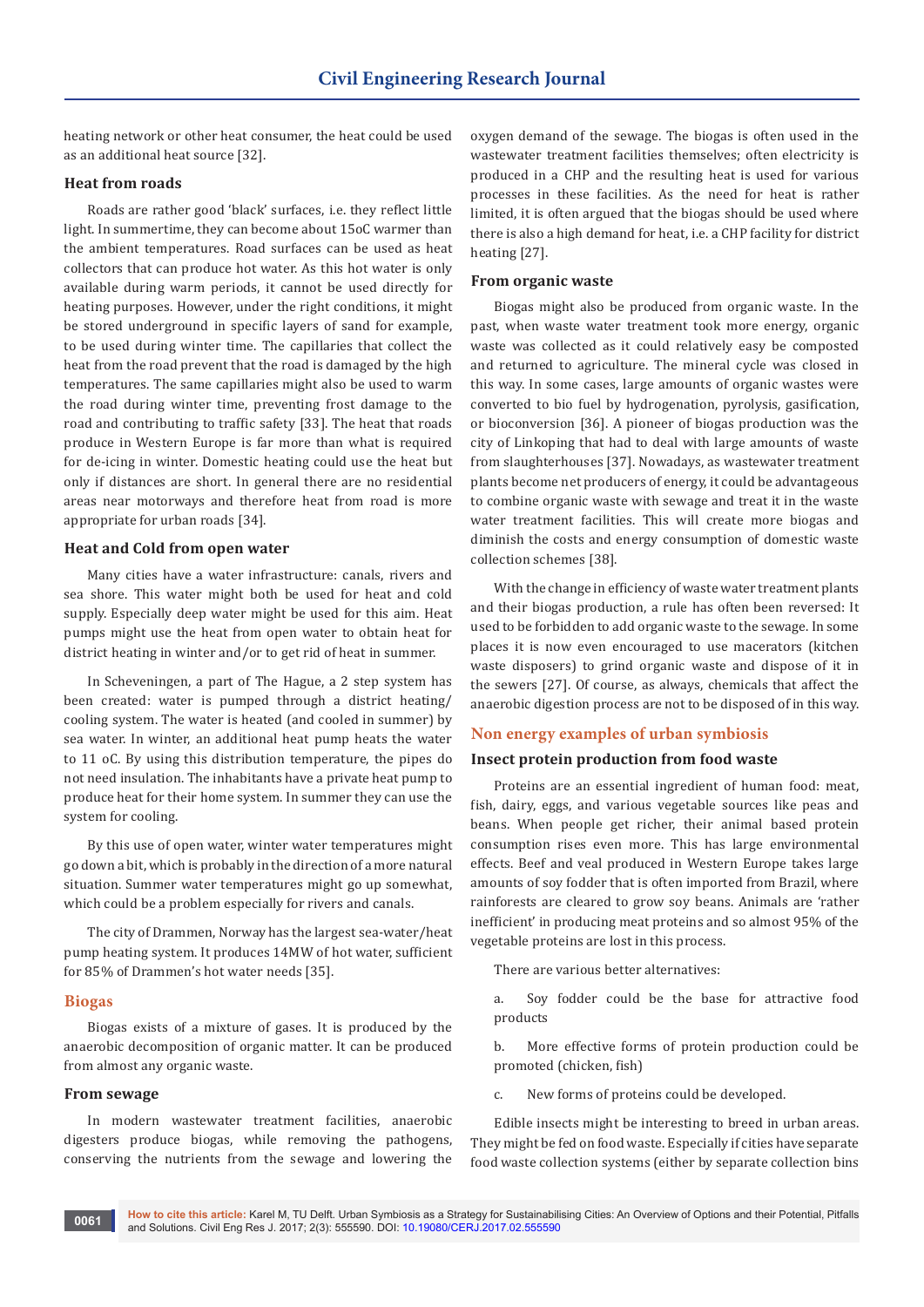or by carburetors/macerators/kitchen waste disposers attached to a separate sewer pipes) this might be an interesting option for smaller scale insect production. Some problems:

a. Although insects are eaten in large parts of the world, the richest part of the world seems to have developed a taboo on insect consumption. Can this taboo be broken or will this taboo act as a cultural frame for developing nations?

b. Although insects might be rather efficient producers of protein, breeding them might require higher temperatures (e.g. mealworms) that require heating energy…

c. There might be various biological risks: contamination of the food waste, contagious diseases, etc.

The disadvantages of insect breeding might easily reinforce cultural resistance.

# **Separate collection of Urine**

Waste water can be a source of minerals: Struvite is a phosphate containing mineral that can be recovered and be used as fertilizer. Struvite might form spontaneously in waste water clearing facilities and pipes. In this way it is often a nuisance as it clogs pipes, etc. Separate urine collection might lead to less energy consumption of waste water treatment and a higher recovery of minerals.

The urine might be collected from urinals and from special toilets in which urine is kept apart from the faeces. Special toilets might have a social acceptance problem.

Other products might be obtained from wastewater e.g. alginate polymer. For an overview: [39] These changes are not so much a symbiosis between urban systems as well as a systemic change within the wastewater system that requires changes in behaviour of citizen, and perhaps changes in markets that might use these products.

# **Electricity grid stabilisation by smart communication**

Electricity demand and supply can be better managed in order to avoid shortages in electricity that have to be filled at high costs. Peak demand can be lowered. As peak demand defines the electricity production capacity, investments can be reduced, especially investments that are only used to deal with exceptional peaks. It also leads to higher electricity prices at moments that there is plenty electricity (due to good winds/sunshine), as electricity demand will be shifted to these moments.

a. 'Smart grids' allow users to postpone electricity consumption until prices are low, while it allows producers to produce when prices are high. Various industrial and domestic electric appliances are able to postpone consumption:

b. Washing machines can be programmed to wash laundry within a larger time frame. However, washing at night creates noise. Dish washers, can be programmed to wash dishes within a larger time frame.

c. Cold Storage and Freezers, operating temperatures of storage might vary a bit to allow for avoidance of peak electricity consumption.

d. (Micro) CHP units could be equipped with small heat storage to provide them some flexibility in electricity supply.

e. Smart grids might potentially safe billions of Euros in electricity production and transport. [40]

f. In the future, electric vehicles might act as stabilizers of the electricity grid, by smart management of charging. This is the so-called Virtual Power plant. It will create enormous streams of data, to administer electricity consumption and grid stabilization efforts [41].

# **Roads as infrastructure corridors**

Roads divide areas and create various nuisances. Shielding is often required to prevent serious health effects created by noise, particulate matter and traffic accidents involving dangerous substances. Potentially the nuisances can be minimized by combining the road trajectory with other infrastructures. Roads and railroads are frequently combined, but also various other infrastructures might use the corridor, provided that they do not have negative interaction, or their combination creates additional risks. Shielding measures (trees for reducing particulate matter and sound walls to reduce noise might also be selected to increasing biomass production and for being a carrier of PV cells. Roadside grass might be used to generate bio fuel (as it is often problematic to use it as animal feed [42].

# **Towards an urban metabolic system**

# **Urban symbiosis: a physical, economic and political challenge**

There are an overwhelming number of options for urban symbiosis. However, one might wonder why so few of them are actually applied. Why is it so difficult to realize urban symbiosis projects that are often quite interesting both from an economic and an environmental point of view. The main reason is that these projects are hard to define:

a. Complexity: a project does not only need to be good (profitable, environmentally sound,) in total; it also needs to be good for each separate partner.

b. More enemies: Instead of defending a project in one organization, the product champion needs to defend it in two.

c. Monopolistic relations: In free markets, unwilling partners might just be exchanged. That is in urban symbiosis often impossible. Partners know that and might start an unproductive bargaining game.

d. Urban symbiosis projects are often no core business for all the involved partners.

e. These arguments have been further elaborated [26,27,31,43-45].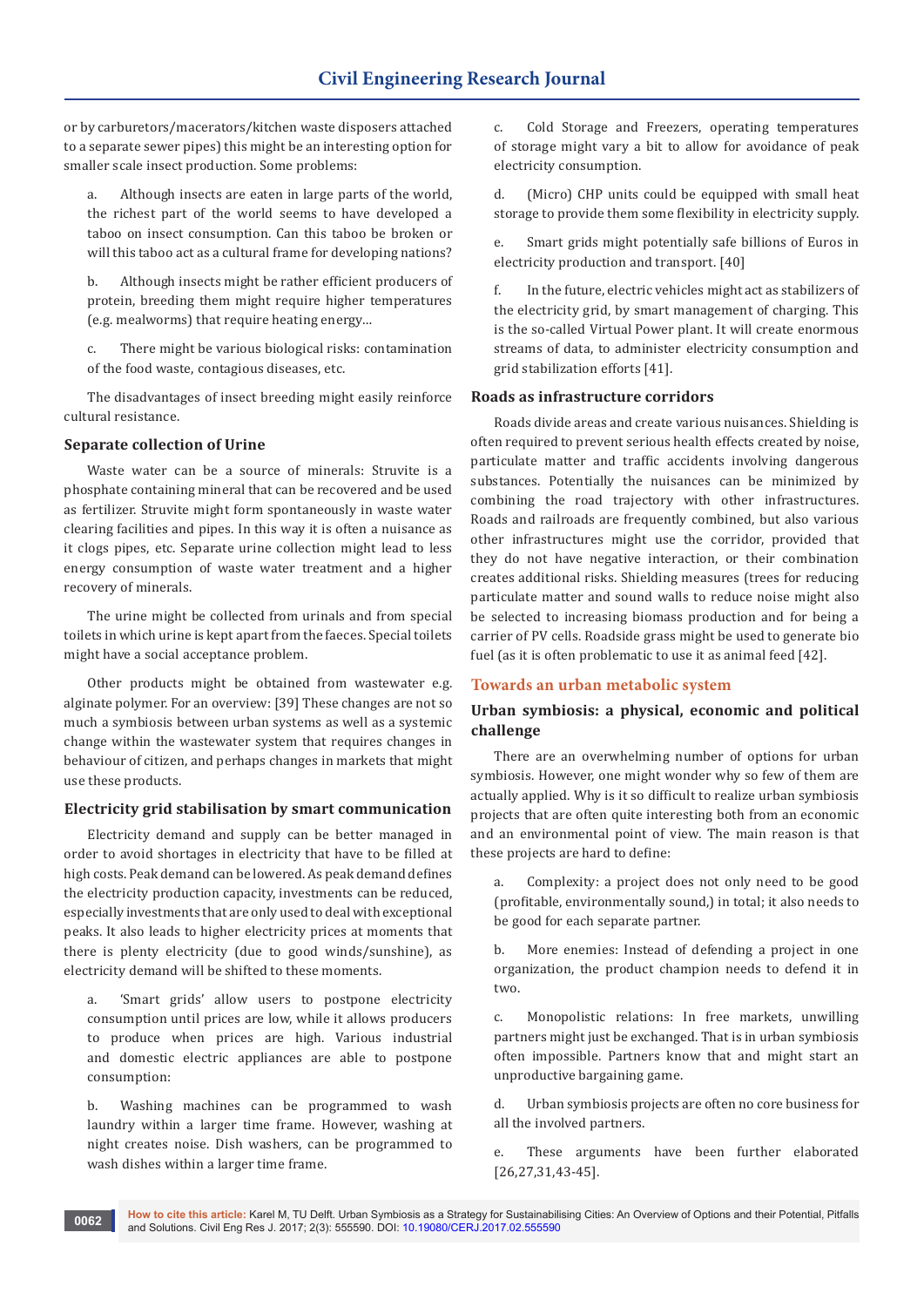## **Urban Symbiosis: mere incremental change and lots of lock in?**

Symbiosis as a strategy for environmental improvement has sometimes been called an incremental change strategy that does not contribute to the changes that are required. It thereby contributes to further lock in, creating actually a barrier for sustainability transitions.

Actually, the integration of technical system proves not to be limited to incremental change. The development of symbiosis between systems does not create a main barrier to transitions. On the contrary, in fact the integration of technical systems might contribute to, or even trigger transitions [46].

In conclusion, it is fair to say that there are many options for urban symbiosis. It is fair to say that these options might reduce resource consumption and emissions by tens of percent. The main barrier is in the complexity of managing all the interests involved [31].

#### **References**

- 1. UN Department of Economic and Social Affairs Population Division (2012). World Urbanization Prospects: The 2011 Revision.
- 2. [The World Bank \(2010\) Cities and Climate Change: An Urgent Agenda.](http://siteresources.worldbank.org/INTUWM/Resources/340232-1205330656272/CitiesandClimateChange.pdf)  [the World Bank Washington DC, USA.](http://siteresources.worldbank.org/INTUWM/Resources/340232-1205330656272/CitiesandClimateChange.pdf)
- 3. Amend T, Eißing S (2010) A Big Foot on a Small Planet? Global Footprint Network and German Federal Ministry for Economic Cooperation and Development. Eschborn, Germany pp. 1-134.
- 4. UN Department of Economic and Social Affairs PD (2014) World urbanization prospects, the 2014 revision. Highlights (ST/ESA/ SER.A/352) New York, USA.
- 5. [Cronon W \(2009\) Nature's metropolis: Chicago and the Great West.](http://books.wwnorton.com/books/Natures-Metropolis/)  [WW Norton & Company, New York , USA .](http://books.wwnorton.com/books/Natures-Metropolis/)
- 6. [Tomory L \(2015\) London's Water Supply before 1800 and the Roots of](https://muse.jhu.edu/article/593069)  [the Networked City. Technology and Culture 56\(3\): 704-737.](https://muse.jhu.edu/article/593069)
- 7. [Lintsen H \(1995\) Geschiedenis van de techniek in Nederland: de](http://www.dbnl.org/tekst/lint011gesc06_01/lint011gesc06_01.pdf)  [wording van even modern samenleving, 1800-1890. Deel II, Walburg](http://www.dbnl.org/tekst/lint011gesc06_01/lint011gesc06_01.pdf)  [Pers, Netherlands.](http://www.dbnl.org/tekst/lint011gesc06_01/lint011gesc06_01.pdf)
- 8. Hughes TP (1985) Networks of Power: Electrification in Western Society, 1880-1930. Baltimore, John Hopkins University Press, USA.
- 9. Fischer CS (1994) America calling: A social history of the telephone to 1940, Univ of California Press, USA.
- 10. De Wit WO (1998) Telephony in Nederland 1877-1940: opkomst en ontwikkeling van even grootschalig technisch systeem, TU Delft, Delft University of Technology, Europe.
- 11. [Bognetti G, Obermann G \(2008\) Liberalization and privatization of](http://onlinelibrary.wiley.com/doi/10.1111/j.1467-8292.2008.00367.x/abstract)  [public utilities: origins of the debate, current issues and challenges for](http://onlinelibrary.wiley.com/doi/10.1111/j.1467-8292.2008.00367.x/abstract)  [the future. Annals of Public and Cooperative Economics 79\(3-4\): 461-](http://onlinelibrary.wiley.com/doi/10.1111/j.1467-8292.2008.00367.x/abstract) [485.](http://onlinelibrary.wiley.com/doi/10.1111/j.1467-8292.2008.00367.x/abstract)
- 12. Frum D (2000) How We Got Here: The 70's: The Decade that Brought You Modern Life. For Better or Worse Basic Books New York, USA.
- 13. [Jafari N, Shahsanai A, Memarzadeh M, Loghmani A \(2011\) Prevention](https://www.ncbi.nlm.nih.gov/pubmed/22279466/)  [of communicable diseases after disaster: A review. J Res Med Sci 16\(7\):](https://www.ncbi.nlm.nih.gov/pubmed/22279466/)  [956-962.](https://www.ncbi.nlm.nih.gov/pubmed/22279466/)
- 14. Takanashi N (1988) The Achilles 'Heel of the information society: Socioeconomic impacts of the telecommunication cable fire in the

Setagaya telephone office, Tokyo. Technological Forecasting and Social Change 34(1): 27-52.

- 15. Burke D (1995) All circuits are busy now: The 1990 AT&T long distance network collapse. California Polytechnic State University, USA.
- 16. [Kates RW, Colten CE, Laska S, Leatherman SP \(2006\) Reconstruction](http://www.pnas.org/content/103/40/14653.abstract)  [of New Orleans after Hurricane Katrina: a research perspective.](http://www.pnas.org/content/103/40/14653.abstract)  [Proceedings of the National Academy of Sciences 103\(40\): 14653-](http://www.pnas.org/content/103/40/14653.abstract) [14660.](http://www.pnas.org/content/103/40/14653.abstract)
- 17. [Van Exel NJA, Rietveld P \(2001\) Public transport strikes and traveller](http://www.worldtransitresearch.info/research/3362/)  [behaviour. Transport Policy 8\(4\): 237-246.](http://www.worldtransitresearch.info/research/3362/)
- 18. [Civili M \(2016\) New Garbage strike affects Italy.](http://www.presstv.ir/DetailFr/2016/06/17/470804/Garbage-ItalyCivili%20M%20(2016)%20%22New%20Garbage%20strike%20affects%20Italy.%22%20Retrieved%20June%2017th,%202016,%20from%20http:/www.presstv.ir/DetailFr/2016/06/17/470804/Garbage-Italy.)
- 19. Linder T, [Tretyakov](http://ieeexplore.ieee.org/search/searchresult.jsp?searchWithin=%22Authors%22:.QT.Viatcheslav%20Tretyakov.QT.&newsearch=true) V, [Blumenthal S \(2010\) Rescue robots at the](http://ieeexplore.ieee.org/search/searchresult.jsp?searchWithin=%22Authors%22:.QT.Sebastian%20Blumenthal.QT.&newsearch=true)  [collapse of the municipal archive of cologne city: a field report. 2010](http://ieeexplore.ieee.org/search/searchresult.jsp?searchWithin=%22Authors%22:.QT.Sebastian%20Blumenthal.QT.&newsearch=true)  [IEEE Safety Security and Rescue Robotics IEEE, Bremen, Germany.](http://ieeexplore.ieee.org/search/searchresult.jsp?searchWithin=%22Authors%22:.QT.Sebastian%20Blumenthal.QT.&newsearch=true)
- 20. Berkhout K, Rosenberg E (2009) Keulse metro was lichtend voorbeeld voor Noord-Zuidlijn NRC.
- 21. Weaver RK (1986) The politics of blame avoidance. Journal of public policy 6(4): 371-398.
- 22. Brugmann J (1996) Planning for sustainability at the local government level. Environmental Impact Assessment Review 16(4): 363-379.
- 23. [Lindseth G \(2004\) The Cities for Climate Protection Campaign \(CCPC\)](http://www.tandfonline.com/doi/abs/10.1080/1354983042000246252)  [and the framing of local climate policy. Local environment 9\(4\): 325-](http://www.tandfonline.com/doi/abs/10.1080/1354983042000246252) [336.](http://www.tandfonline.com/doi/abs/10.1080/1354983042000246252)
- 24. Zhou G (2015) Low-Carbon City Initiatives in China: Planning Approaches, Dilemmas and Opportunities. Stockholm, Sweden, p. 31.
- 25. [WRI/WBCSD \(2017\) Greenhouse Gas Protocol. Retrieved 7-9-2017.](http://www.ghgprotocol.org/about-us)
- 26. Vernay AL et al. (2013) Exploring the socio-technical dynamics of systems integration-the case of sewage gas for transport in Stockholm, Sweden. Journal of Cleaner Production 44(0): 190-199.
- 27. [Vernay AL \(2013\) Circular Urban Systems, moving towards systems](https://repository.tudelft.nl/islandora/object/uuid%3Ac7e37777-eb7a-4e5f-b0e3-ec93f68a655d)  [integration. Delft University of Technology, Delft, Europe.](https://repository.tudelft.nl/islandora/object/uuid%3Ac7e37777-eb7a-4e5f-b0e3-ec93f68a655d)
- 28. [Vernay AL, Mulder KF \(2015\) Organizing urban symbiosis projects.](http://www.icevirtuallibrary.com/doi/abs/10.1680/jensu.15.00010)  [Proceedings of the Institution of Civil Engineers-Engineering](http://www.icevirtuallibrary.com/doi/abs/10.1680/jensu.15.00010)  [Sustainability 169\(5\): 181-188.](http://www.icevirtuallibrary.com/doi/abs/10.1680/jensu.15.00010)
- 29. Wong L et al. (2010) Shower water heat recovery in high-rise residential buildings of Hong Kong. Applied Energy 87(2): 703-709.
- 30. Tassou S (1988) Heat recovery from sewage effluent using heat pumps. Heat Recovery Systems and CHP 8(2): 141-148.
- 31. Vernay AL, Mulder KF (2015) Organising urban symbiosis projects. Engineering Sustainability, Proceedings of the Institute of Civil Engineers.
- 32. [HAZI A, Hazi G, Gabriel SV \(2013\) 0pportunity study for heat recovery](http://www.agir.ro/buletine/1891.pdf)  [from large power transformers in substations. termotehnica Supliment](http://www.agir.ro/buletine/1891.pdf)  [1\(2013\): 2247-1871.](http://www.agir.ro/buletine/1891.pdf)
- 33. Pan P (2015) A review on hydronic asphalt pavement for energy harvesting and snow melting. Renewable and Sustainable Energy Reviews 48: 624-634.
- 34. Weijers E, Groot GD (2007) Energie winning uit weginfrastructuur. Innovatie programme Rijkswaterstaat, Utrecht.
- 35. [Anonymous \(2015\) Drammen Fjernvarme.](http://df.no/)
- 36. [Demirbas MF, Balat, Mustafa, Balat, Havva \(2011\) Biowastes-to](https://www.sciencebase.gov/catalog/item/5140be2ce4b06685e5db9750)[biofuels. Energy Conversion and Management 52\(4\): 1815-1828.](https://www.sciencebase.gov/catalog/item/5140be2ce4b06685e5db9750)
- 37. Olsson L, Fallde M (2014) Waste d potential: a socio-technical analysis of biogas production and use in Sweden. Journal of Cleaner Production.